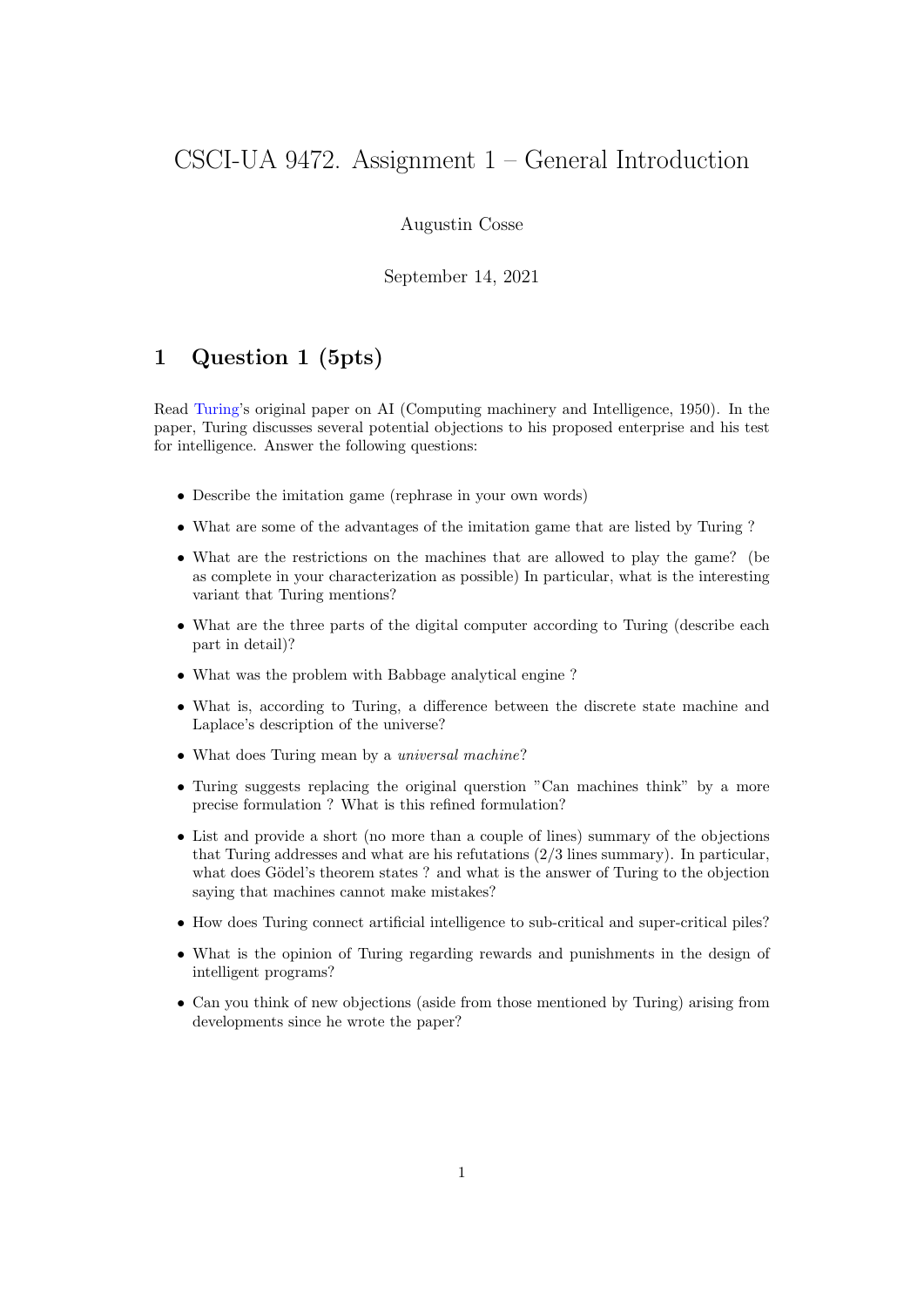## 2 Question 2 (5pts)

Read Searle's refutation of strong AI (The Behavioral and Brain Sciences, 1980). In the paper, Searle introduces his famous Chinese room Gedankenexperiment. Answer the following questions:

- How does Searle define strong and weak AI?
- What does Searle mean by intentionality?
- What is the main thesis of Searle?
- How would you describe Searle gedankenexperiment ? (rephrase in your own words) In particular, how does Searle use his gedankenexperiment to refute the strong AI view on Shank's program?
- What 1963 paper does Searle cite as an example of an erroneous attribution of intentionality to a program?
- What is the Berkeley reply to Searle's argument? and what is Searle refutation of this reply? What is your opinion on this first reply?
- At some point in the paper, Searle mentions that the two systems (Chinese and English) can be considered to pass the Turing test while the first system exhibits a clear understanding of the language and the second exhibits no understanding at all. What, in your opinion is a danger with such a statement? (hint: you can check the work of Hector J Levesque and the paper "Is it enough to get the behavior right?")
- To provide an additional refutation of strong AI, Searle mentions other organs as information processing subsystems. What point is he trying to make?
- What is, according to Searle, a distinction that strong AI should be able to make? (Searle in particular provides a citation from McCarthy. What is the citation?)
- What is the Yale reply? and the corresponding refutation from Searle?
- What is the Brain simulator reply? and what is Searle's corresponding refutation (in particular what is the water pipe example)?
- According to Searle, what is the problem with the combined reply? (as part of his refutation, in particular, Searle mentions animal consciousness. What is he trying to demonstrate?)
- The other mind reply from Yale provides an answer to the question "How does one know that other people understand a particular language?" What does Searle consider to be essential processes coming on top of the computational processes (over formally defined elements) that make the difference between intentionality and the lack of it?
- Towards the end, Searle compares the brain and the mind in term of information processing. What is his conclusion?
- What is behaviorism? What is functionalism?
- Quite surprisingly Searle connects strong AI and dualism. How does he justify this connection? and why is it at odds with the traditional view on strong AI?